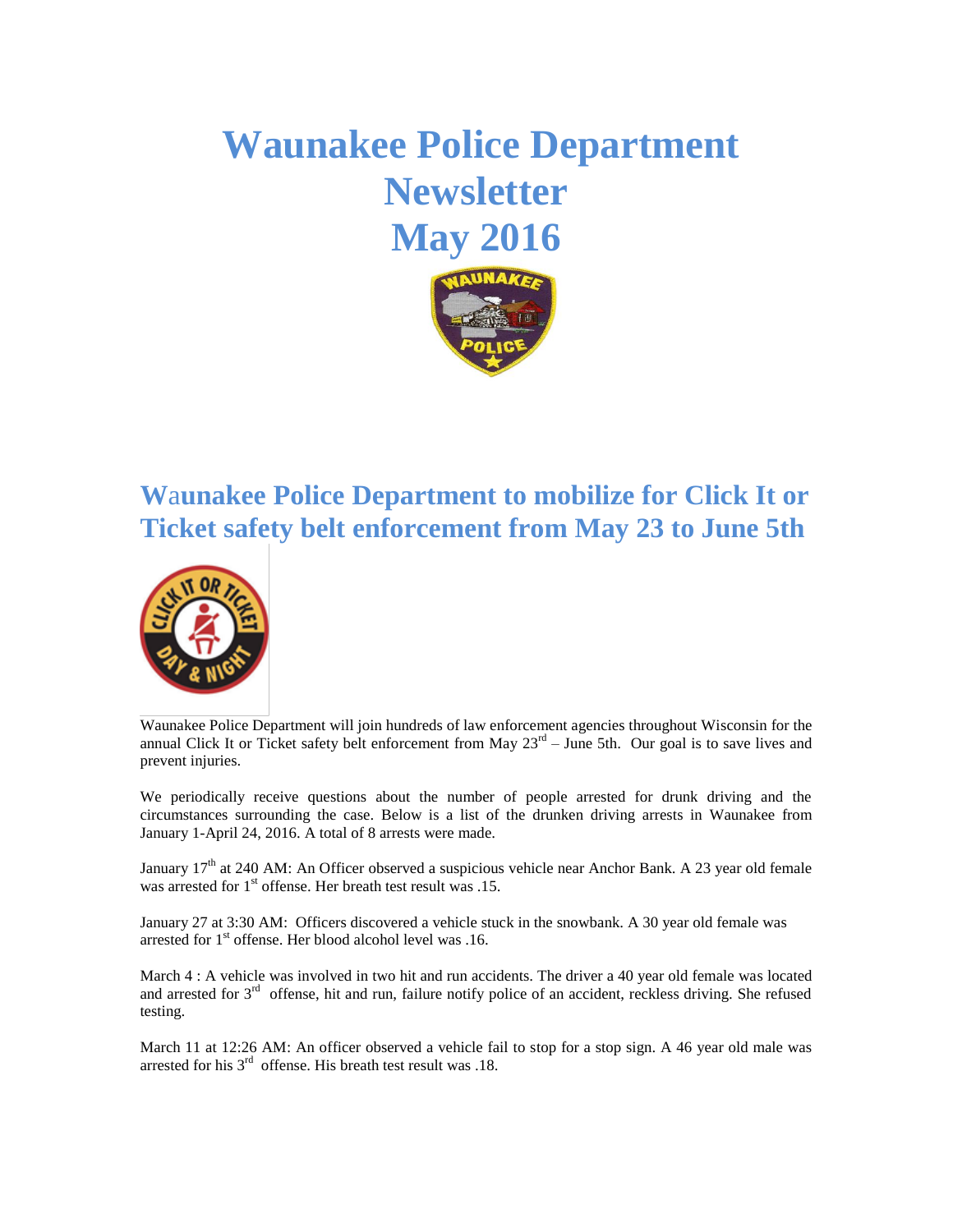April  $5<sup>th</sup>$  at 6:50 PM: A vehicle was reported to be driving off road with front end damage. Officer located the vehicle disabled nearby. The 21year old male driver was arrested for 1<sup>st</sup> offense. His breath test result was .18.

April 8<sup>th</sup> at 9:49 PM: A vehicle was stopped for suspended registration and erratic driving. The 37 year old female driver was arrested for  $1<sup>st</sup>$  offense. Her breath test result was .21.

April 15<sup>th</sup> at 4:23 AM: A caller reported an intoxicated driver on Woodland Dr. The 36 year old male driver was located and arrested for his  $2<sup>nd</sup>$  offense. His breath test result was .14.

April 24<sup>th</sup> at 3:39 AM: A vehicle was stopped for speeding. The 36 year old female driver was arrested for 1<sup>st</sup> offense. Her breath test result was .16



## **Peace Officers Memorial Day (May 15th)**

In 1962, President John F. Kennedy signed a proclamation which designated May 15th as Peace Officers Memorial Day and the week in which that date falls as Police Week. During Police Week (May  $12^{th}$  -21<sup>st</sup>) we honor Peace Officers who have died in the line of duty.

- Since 1791 there have been 22,480 (known) line of duty deaths in America and counting.
- 128 Officers were killed in the line of duty in 2015 in the United States. The two leading causes of death were from gunfire (39) and automobile accidents (27).
- In 2015 the average age of the officer was 41 years old. The average tour of duty of 12 years 4 months.
- A total of 274 Officers in Wisconsin have died in the line of duty including 1K9.

We honor those who have laid so costly a sacrifice for their communities in maintaining law, order and freedom to the law abiding citizens of this great nation.

For more information visit the following websites:

Officer Down Memorial: <https://www.odmp.org/> Wisconsin Law Enforcement Memorial:<http://www.wlem.com/>



CURFEW for children under16

It shall be unlawful for any juvenile under 16 years of age to be on foot, bicycle or in any type of vehicle on any public street, avenue, highway, road, alley, park, school grounds, swimming beach, cemetery, playground, public building or any other public place in the village between the hours of 11:00 p.m. and 5:00 a.m., unless accompanied by such juvenile's parent or guardian or person having lawful custody and control of such person.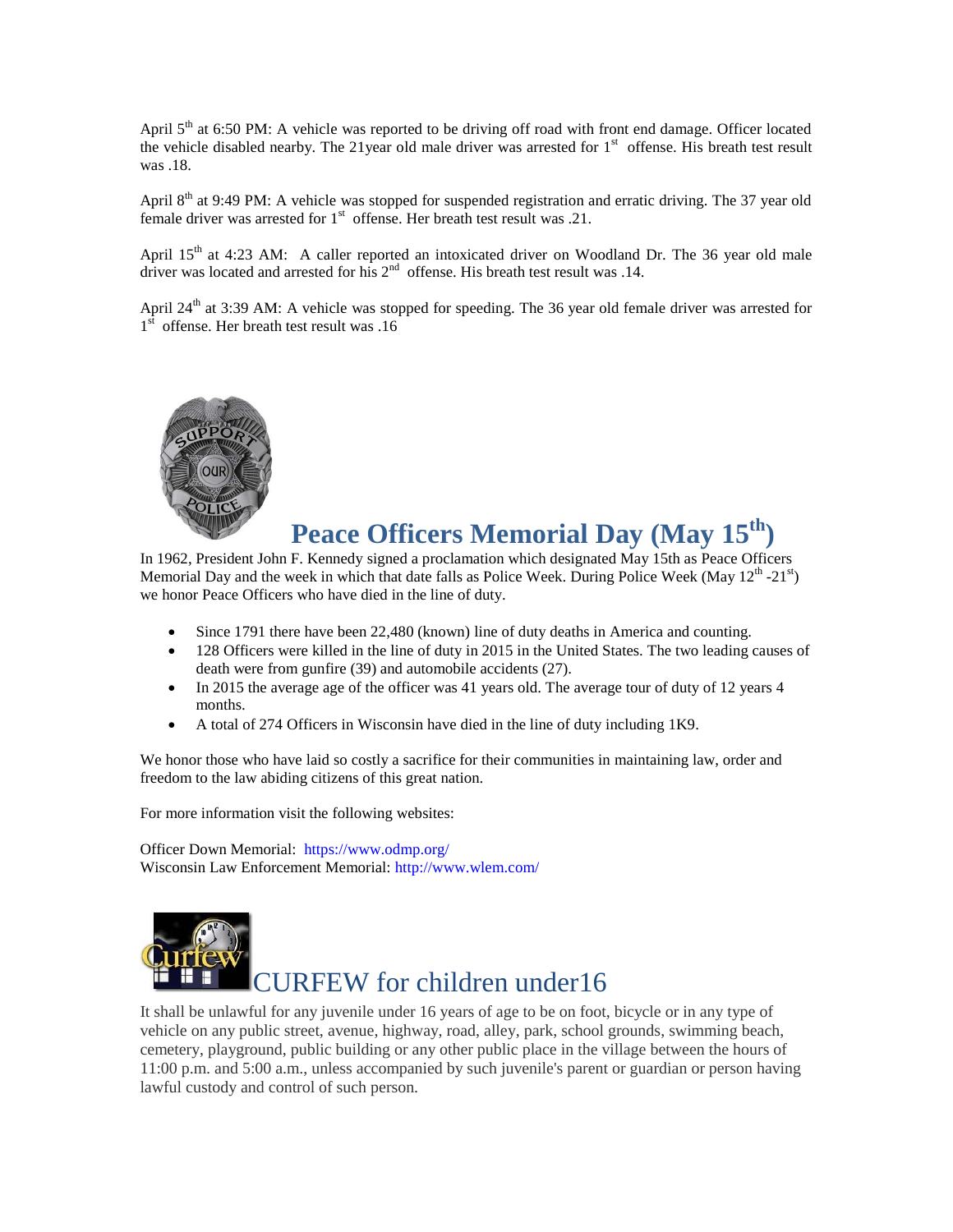

The Waunakee Police Department will be hosting its annual Bike Rodeo on Thursday May 26<sup>th</sup> from 4:00pm to 5:30pm at Prairie Elementary School. The Bike Rodeo is designed to promote safe riding habits and skills needed for young bike riders, ages 5-12. Free helmet fitting, free bike licensing and a bike technician will be on hand to help identify mechanical issues of the kid's bikes. All participants will receive a prize! Prize tickets will be drawn after the event and prizes delivered to the school. No need to register or sign up. This is a free event, just show up and enjoy!

If you have any questions please contact Officer Asher Torbeck at 849-2109.



The Community wide garage sale is scheduled for May  $5-7<sup>th</sup>$ . As we all know, there is a considerable increase in vehicle and pedestrian traffic due to this event. Be extra cautious while driving around the Village. This event draws many individuals from outside the area who are unfamiliar with our roads. We receive many complaints of parking violations during the event. If you have any problems please give us a call 849-4523.

For more information on the event visit: http://www.waunakeegaragesalemap.com/Home.html

# **SAFE ZONE Waunakee Police Department "safe zone"**

Residents have been using the Waunakee Police Department parking lot for a safe meeting place for many years. It is common for residents to use the parking lot for child custody and property exchanges. The parking lot is under 24 hour video surveillance and officers are coming and going at all hours.

A newsletter reader recently asked if it would be okay to use the Police Department parking lot to conduct a craigslist transaction. The answer is yes, and we encourage it. You are welcome to use our parking lot as a safe meeting place. We would much rather have you use our location than for you to become the victim of crime.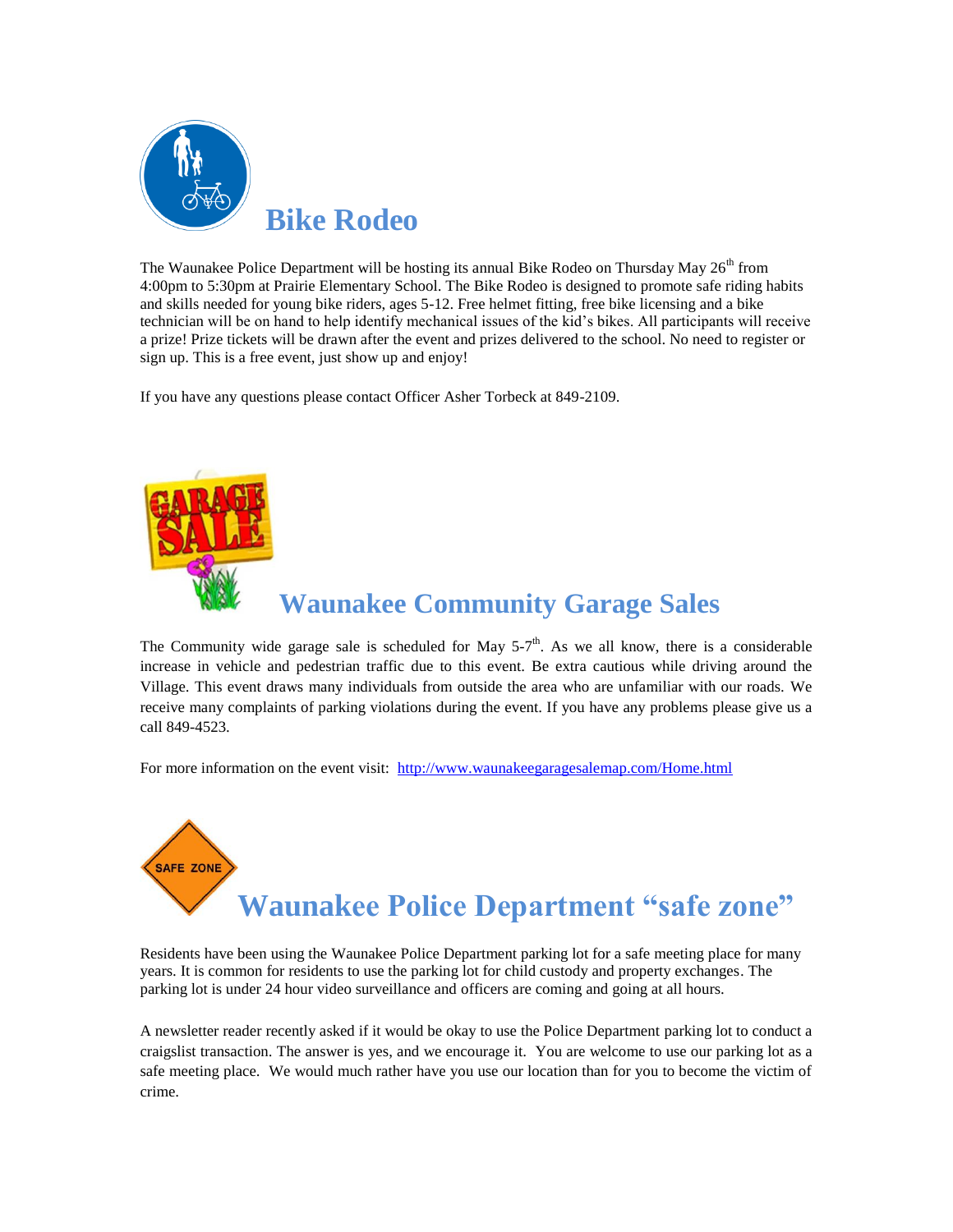

### **What are the Qualifications to be a Waunakee Police**

#### **Officer?**

A reader of the Waunakee Police Newsletter thought it would be a good topic to describe the qualifications our officers need before they are hired and the type of ongoing training they receive.

The Wisconsin Department of Justice Bureau of Training and Standards mandates candidates for police officer must have 60 college credits within five years of hire and no felony or domestic violence convictions.

Our standards in Waunakee are significantly higher. Candidates must be at least 21 with a minimum of an Associate Degree and must have completed the law enforcement academy (currently 700 hours) prior to starting employment.

Upon hire, the new officer serves an 18 month probationary period. The officer must complete 400 hours of field training. This process requires the new officer to ride with a field training officer and the officer is evaluated every day. The new officer must meet the standards or employment is terminated.

The police department currently employs 18 police officers. We have a vacancy we are working to fill. The educational level of these current employees is:

- 2 With Masters
- 12 With Bachelors
- 4 With Associates

#### Annual Training

Officers in Wisconsin are required to receive a minimum of 24 hours annual training. The average annual training for Waunakee Officers is double this standard.

Some of the core annual training all officers receive includes three firearms, two defense and arrest tactics, and one emergency vehicle operations/pursuit. Additionally, every month a relevant topic is chosen and 30 minute training is completed.

Many officers receive specialized training in a wide variety of topics each year. Some training topics include; rapid response to active shooter, mental health, evidence technician, juvenile issues, legal updates, crimes against children, computer crimes, and drug crimes/trends.